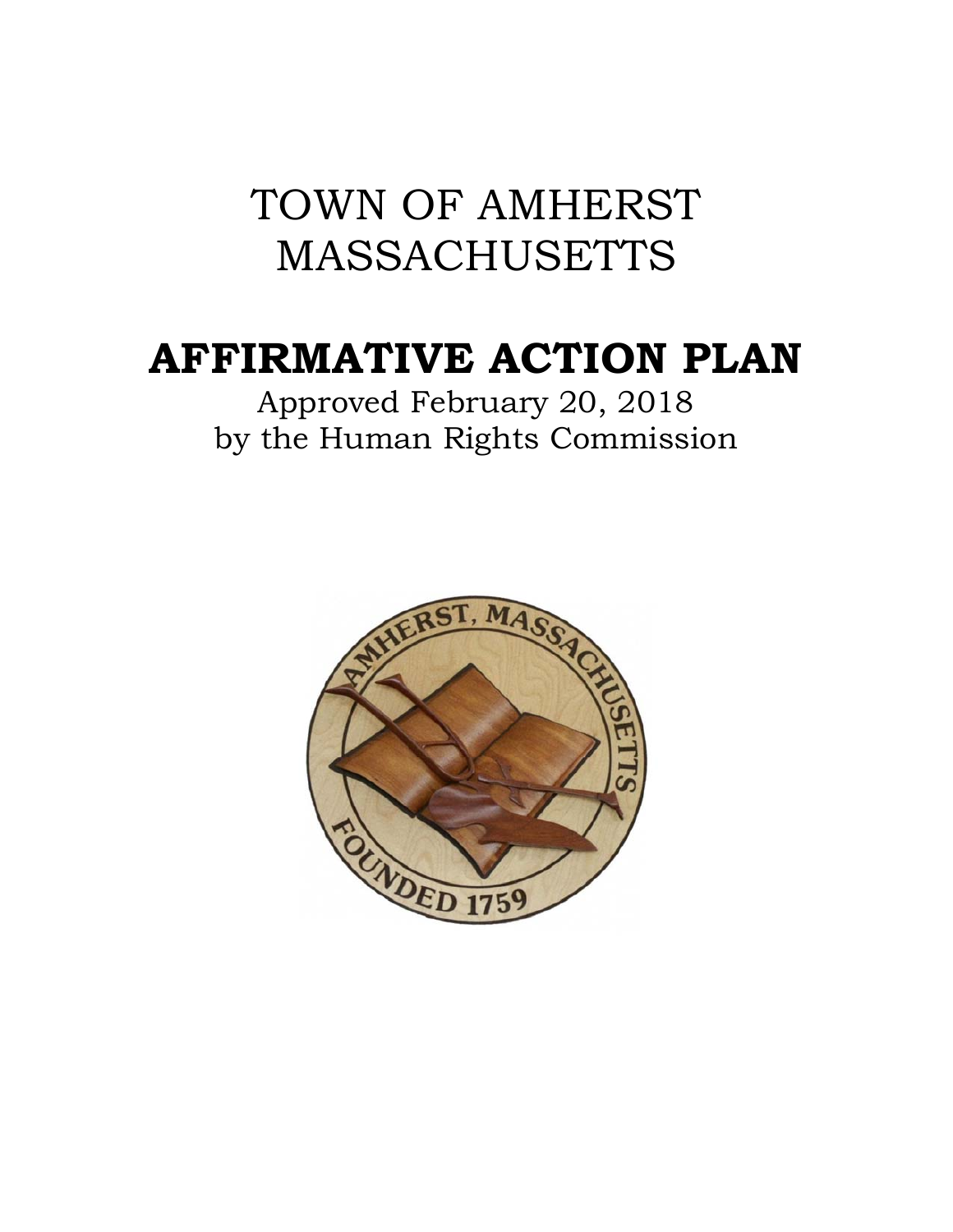# Town of Amherst MA Affirmative Action Plan

# Table of Contents

| <b>Equal Employment Opportunity Policy</b>                   | 2 |
|--------------------------------------------------------------|---|
| <b>Statement of Policy</b>                                   | 2 |
| Relevant Equal Opportunity and Affirmative Action Laws       | 2 |
| <b>Affirmative Action Commitment</b>                         | 4 |
| Designation of Responsibilities                              | 4 |
| 1. Town Manager                                              | 4 |
| 2. Affirmative Action Officer                                | 4 |
| 3. Department Heads and Supervisors                          | 5 |
| 4. Town Employees                                            | 5 |
| 5. Human Rights Commission                                   | 5 |
| Distribution of Information                                  | 5 |
| Employment and Personnel Procedures for Compliance with Plan | 6 |
| A. Introduction                                              | 6 |
| <b>B. Job Qualifications</b>                                 | 6 |
| C. Recruitment                                               | 6 |
| D. Job Application and Interviewing                          | 6 |
| E. Testing                                                   | 7 |
| F. Selection, Hiring, Advancement, and Promotion             | 7 |
| H. Disciplinary Action                                       | 7 |
| I. Training                                                  | 7 |
| J. Auditing, Monitoring, Program Evaluation                  | 7 |
| K. Grievance Procedures                                      | 8 |
| Contracts                                                    | 8 |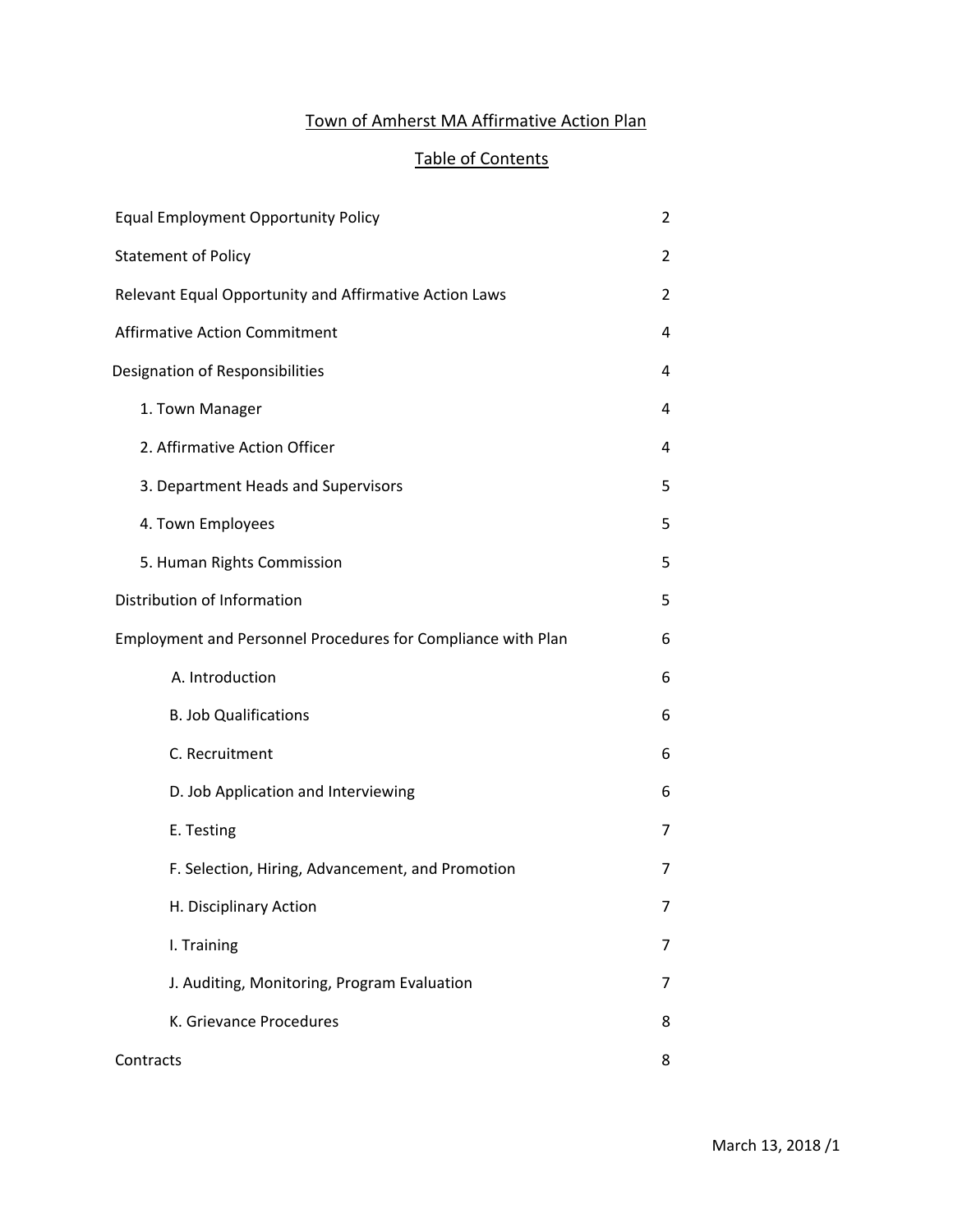## TOWN OF AMHERST, MASSACHUSETTS

## **Equal Employment Opportunity Policy**

It is the policy of the Town of Amherst to provide equality of opportunity in employment. This policy prohibits employment discrimination because of race, color, religion, gender, gender identity, pregnancy or pregnancy‐related conditions, national origin, ancestry, age, veteran status, disability, economic status, lifestyle, sexual orientation, genetic information or any other category protected by the state and federal anti‐discrimination laws in all aspects of its employment procedures and personnel practices. Evaluation shall be based solely on individual merit and on the qualifications, attributes, and experience of applicants or employees for specific jobs.

This policy applies to all terms, benefits, and conditions of employment. The policy shall be clearly communicated to all present and prospective Town of Amherst employees and applicants for employment. It is the responsibility of every Town employee to cooperate in its implementation**.** Failure of any employee to perform in a manner consistent with this policy shall constitute grounds for disciplinary action.

## **Statement of Policy**

Discriminatory practices of the past remain deeply embedded in our government and social institutions, creating obstacles that continue to foster inequality. Removing these obstacles requires positive action to develop new policies and practices that will provide equal opportunity for employment.

Affirmative action occurs whenever an organization takes action to affirm that its practices progress toward ensuring actual equality of opportunity for those groups that are currently underrepresented in significant positions in our society. It does so by explicitly taking into account the groups' defining characteristics—for example, sex or race—that have been the basis for discrimination.

## **Relevant Equal Opportunity and Affirmative Action Laws**

Development of Amherst's Equal Opportunity Policies and Affirmative Action Plan has been guided by Federal and State laws. Primary among them are:

- Title VI of the 1964 Civil Rights Act Prohibits discrimination in employment based on race, sex, color, religion, or national origin. Also prohibits any and all forms of harassment in the work environment.
- Age Discrimination in Employment Act Prohibit discrimination on the basis of age.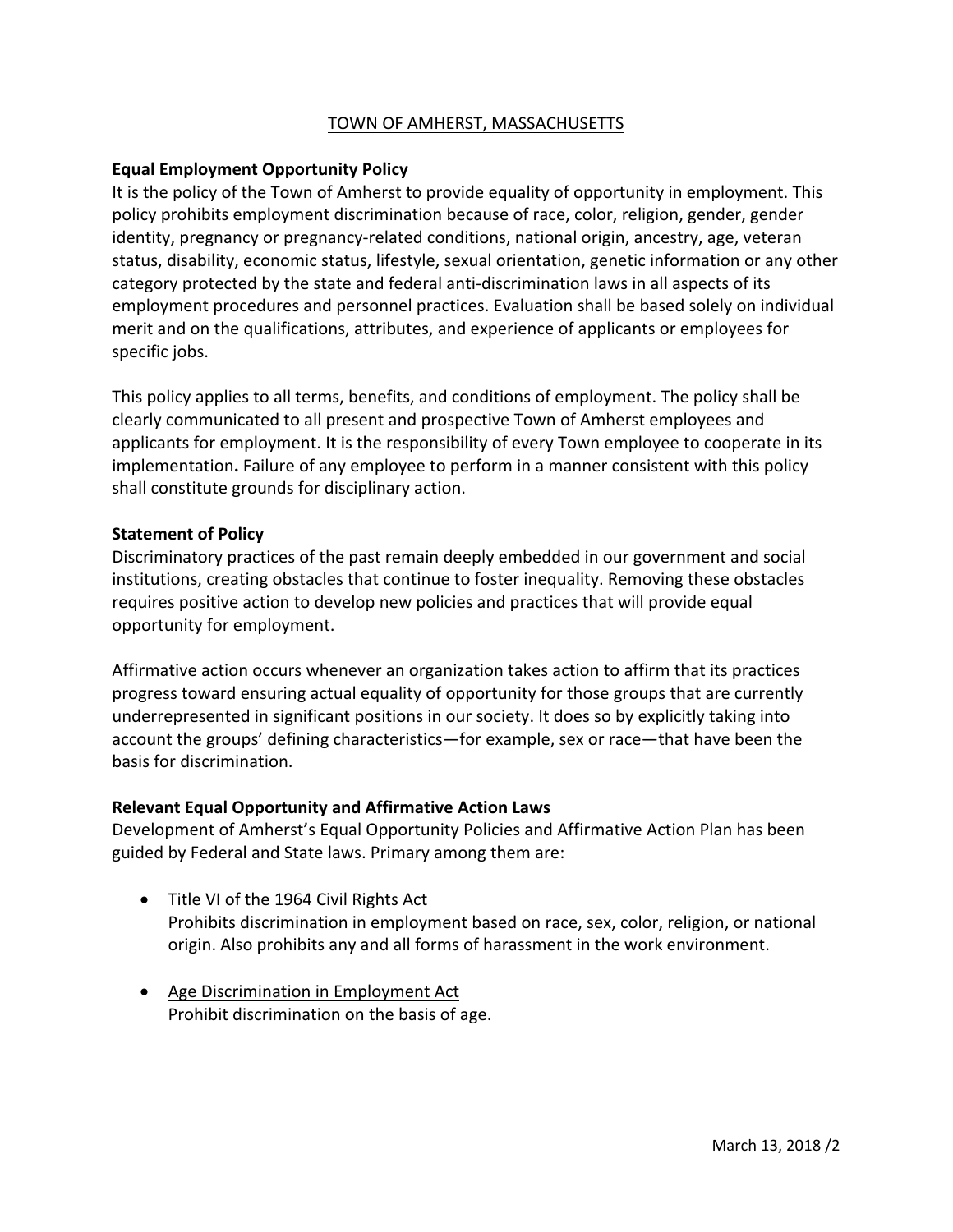# • Executive Order 11246

Provides for equal employment as a goal of the Federal Government and requires all related contractors and subcontractors to document their efforts toward that goal in a result‐oriented program.

- Title 41 CFR, Chapter 60 (part 60‐2, revised order number 4) Outlines specific requirements for "result orientated" affirmative action for non‐ construction contractors.
- 1974 Vietnam Era Veterans Readjustment Assistance Act, revised March 24, 2014 Affirmative Action obligation of contractors and subcontractors for disabled veterans and veterans of the Vietnam era.
- 1980 International Convention on the Elimination of All Forms of Discrimination against Women

Signed by the United States in 1980, emphasizes economic, social, and public rights of women, including special protection for rural women. Mandates gender equality, nondiscrimination, and women's rights.

- 1990 Americans with Disabilities Act Prohibits discrimination based on disability and provides for "reasonable accommodations" to fulfill essential job functions.
- 1992 International Covenant on Civil and Political Rights Ratification commits the United States to take progressive steps towards equal treatment of persons in the application of their civil and political rights.
- International Convention on the Elimination of All Forms of Racial Discrimination Ratification commits the United States to the elimination of all forms of racial discrimination, and to promote understanding among all races. Prohibits racial discrimination in public institutions, and encourages movements that promote racial understanding. Guarantees everyone equality before the law.
- 2009 Convention on the Rights of Persons with Disabilities Signed by the United States in 2009, establishes accessibility, non‐discrimination, equality of opportunity, respect for difference, and full and effective participation in life as rights for disabled people.
- Massachusetts General Law 151B Identifies as an unlawful practice any discrimination because of the race, color, religious creed, national origin, sex, sexual orientation, genetic information, ancestry of an employee, veteran status, gender identity, and pregnancy, childbirth, or related condition.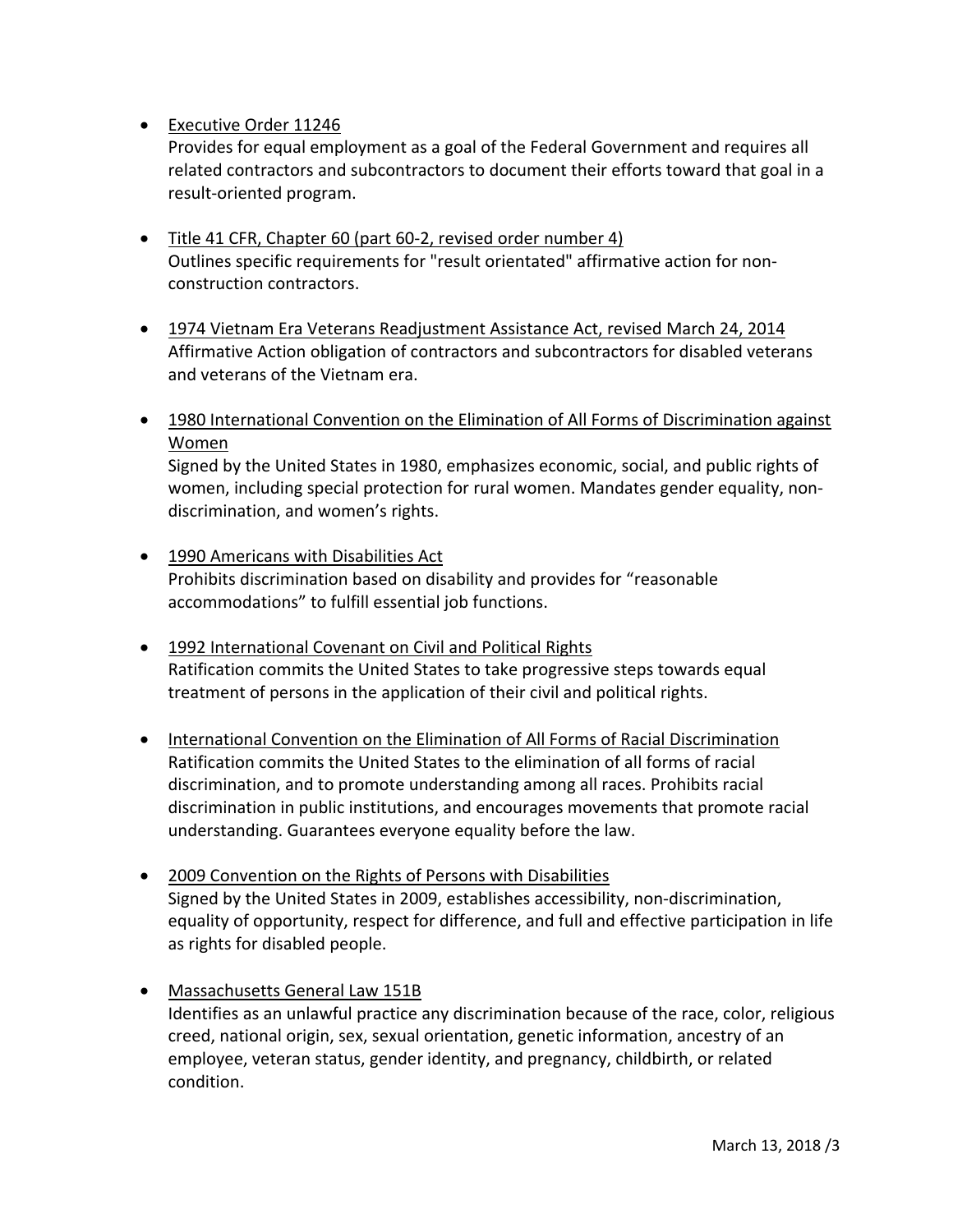## **Affirmative Action Commitment**

The Town recognizes the need to employ people with a variety of backgrounds, religions, ages, sexual orientations, genders, abilities, and disabilities. The Affirmative Action plan aims to ensure non‐discrimination in prospective employment actions; to construct a government that reflects the diversity of the community; to create a supportive environment for qualified workers of all backgrounds; and to improve services to a diverse community. It affects all management practices, including compensation, benefits, conditions of employment, job qualifications, recruitment, testing, interviewing, selection and hiring, probationary period, disciplinary actions, training, evaluation, and evaluation procedures and advancement.

Affirmative action is directed at the outcome of employment practices rather than their intent. It involves an analysis of the present utilization of personnel, and an articulation of deficiencies where there is not sufficient critical mass of an underrepresented population.

## **Designation of Responsibilities**

Responsibility for administration of the Affirmative Action Plan is assigned to the Affirmative Action Officer. All department heads and supervisors and personnel are expected to cooperate and support its implementation. Implementing the Affirmative Action Plan is everyone's responsibility.

The Affirmative Action Plan must assure meaningful employment opportunities to all segments of the community while also assuring efficient and effective performance of governmental functions. Successful performance of the Affirmative Action Plan will result in better utilization of the available workforce and will provide positive benefits to the Town of Amherst through the development of previously underutilized human resources.

# **1. The Town Manager's responsibilities include:**

Assure the development and implementation of procedures in accordance with the Town Equal Employment Opportunity and Affirmative Action Plan, and with Federal and State laws. Enforce the Equal Employment Opportunity Policy and Affirmative Action Plan. Work towards equity and eliminate discrimination in the workforce.

Embrace diversity within the town government.

Designate an Affirmative Action Officer who is responsible for the administration and implementation of the Town's Plan.

# **2. The Affirmative Action Officer's responsibilities include:**

Develop guidelines and facilitate implementation of the Plan.

Distribute the Affirmative Action Plan to all Town employees and the community.

Provide assistance and training to all town employees and boards and

committees/commissions requesting assistance, to ensure understanding, support, and compliance with the Plan.

Encourage an atmosphere of acceptance and inclusion among Town workers with diverse backgrounds, to promote and encourage productivity in the workspace, and to improve retention and job satisfaction.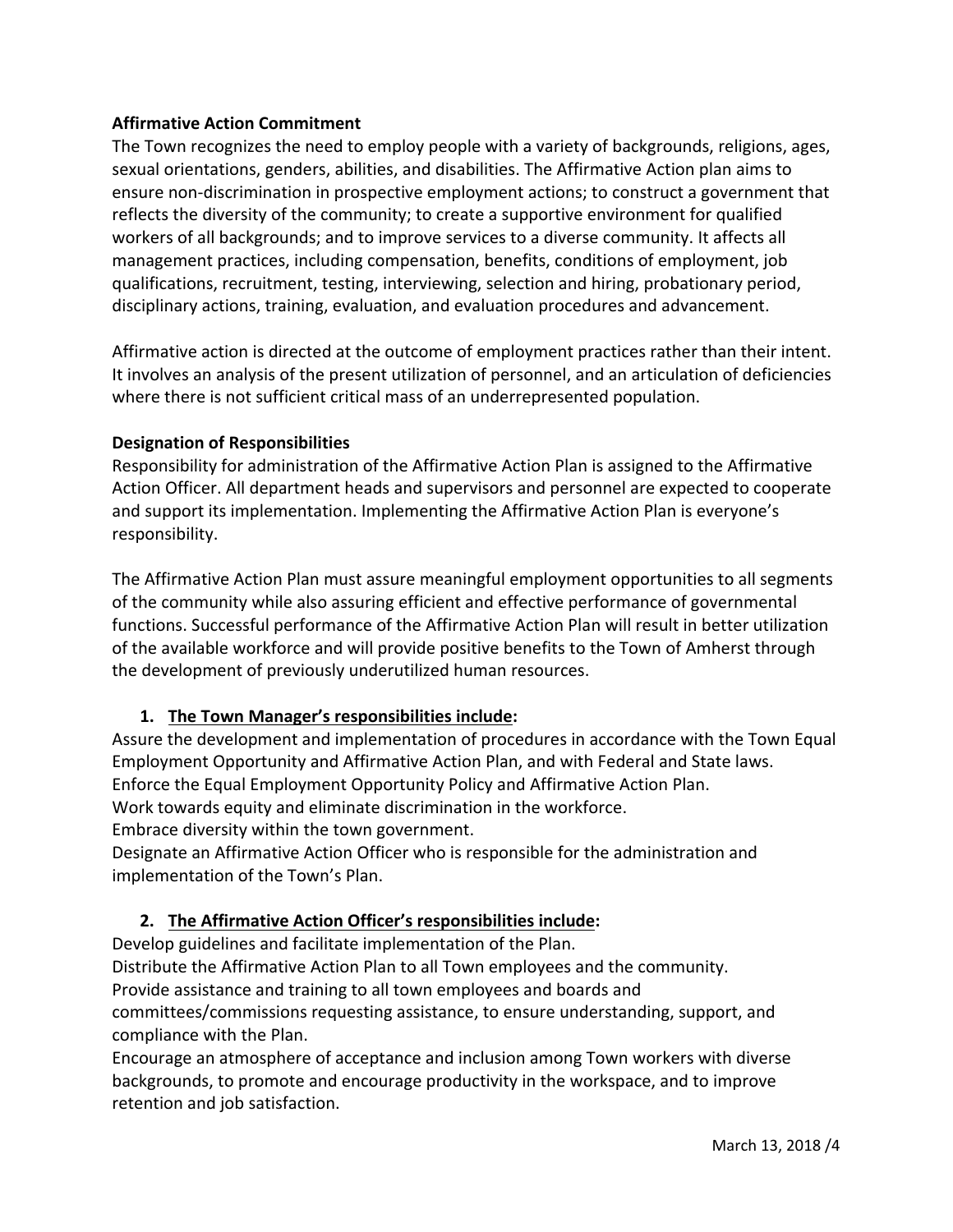Review all personnel actions, hiring recommendations, hiring, and any department specific procedures and policies as they relate to the goals and provisions of the Plan.

Meet regularly with the Human Rights Commission and periodically propose changes or updates to the Town Manager and Commission when appropriate.

Receive and review formal or informal grievances regarding claims of discriminatory practices and make recommendations concerning them to the Town Manager and/or Commission.

# **3. Department Heads and Supervisors' responsibilities include:**

Cooperate with the Affirmative Action Officer to implement the Affirmative Action Plan. Fulfill goals and provisions of the Plan within their respective departments.

Ensure that protected and underrepresented groups are afforded full employment opportunities and are encouraged to participate in all Town‐sponsored educational, training, and social activities.

Ensure that department fully complies with the spirit and policies of the Affirmative Action Plan.

Participate in supervisory level trainings regarding implementation of the Plan.

# **4. Town Employees' responsibilities include:**

Cooperate with the implementation of the Affirmative Action Plan.

Contribute to the Plan's effectiveness within the scope of their position and job assignment. Pursue an environment free from harassment and discrimination where townspeople live, work, and study.

# **5. The Human Rights Commission's responsibilities include:**

Monitor the progress of the Plan's implementation and receive periodic reports from the Affirmative Action Officer.

Hear grievances brought by employees or residents, particularly appeals.

Make recommendations and review any proposed changes to the Affirmative Action Plan.

# **Distribution of Information**

The Affirmative Action Officer shall distribute the Affirmative Action Plan to all staff and take other actions necessary to ensure that the Plan is carried out. This includes the provision of orientation and training sessions for town employees and supervisory employees and prominent posting of the town's Affirmative Action Commitment Statement and Federal Equal Employment Opportunity Statement on bulletin boards where job announcements are listed, as well as on the Town of Amherst's website.

A written statement shall notify all contractors and subcontractors employed on Town work of the Equal Opportunity Policy and Affirmative Action Plan and request their compliance.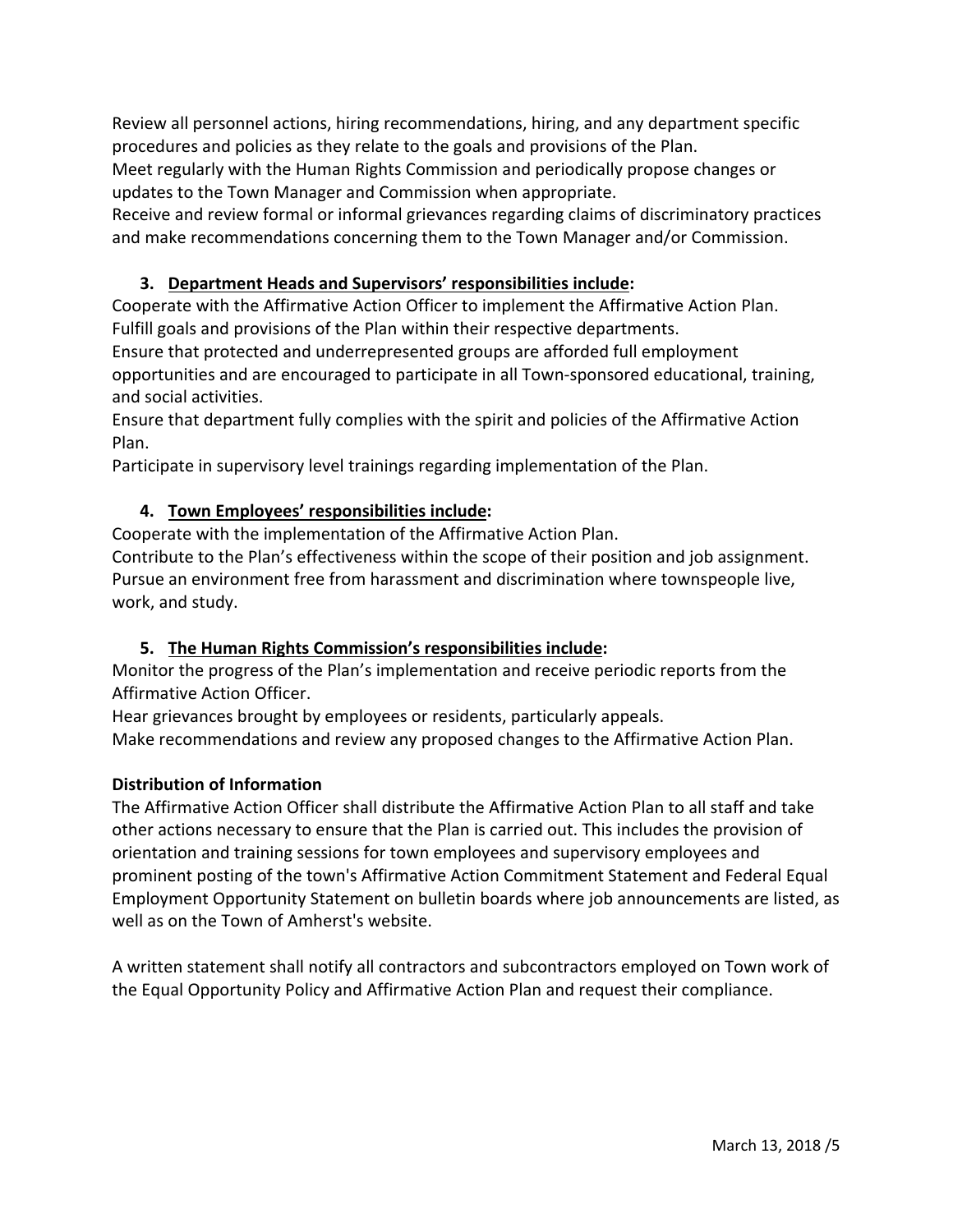## **EMPLOYMENT AND PERSONNEL PROCEDURES FOR COMPLIANCE WITH AFFIRMATIVE ACTION**

## A. Introduction

Employment and affirmative action procedures shall be periodically reviewed and updated to insure compliance with federal and state laws and judicial mandates, and shall be conducted in a manner to assure equal opportunity for all. Employment and personnel practices shall not be arbitrary or have a discriminatory effect. Compensation, benefits, and conditions of employment shall be equivalent for similar job categories and employment classification.

## B. Job Qualifications

Job qualifications shall realistically and directly relate to the actual knowledge, skills, and duties required for performance of the job. The Human Resources Department will review and evaluate all phases of the personnel selection process (application/forms, types of test, routing procedures, job qualifications, etc.) to ensure that artificial barriers are eliminated.

## C. Recruitment

Recruitment sources and potential applicant pools shall be updated periodically. Appropriate recruiting sources designed to attract a diverse workforce shall be utilized and notified of job vacancies. Notification of employment opportunity shall be placed in media that serve underrepresented groups, including social media. Deadlines may be extended if recruitment and outreach fail to produce a qualified applicant pool that sufficiently reflects the diversity of the qualified available workforce.

# D. Job Application and Interviewing

Interview panels should be attuned to Town affirmative action policies and department diversity recruiting goals. Interviewing questions shall relate to the knowledge, skills, and abilities necessary to perform the essential functions of the job that is being applied for and shall not be arbitrary nor have a discriminatory effect.

Candidates who self‐identify as a member of a protected or underrepresented group who submit a timely and complete Town of Amherst employment application for a specific position shall be offered the opportunity to interview for that position.

Information that would directly or indirectly disclose an applicant's race, color, sex, gender identity, national origin, ancestry, age, disability, economic status or current salary, lifestyle, sexual orientation, religion, pregnancy, childbirth or related condition, genetic information, veteran status or other non‐merit factors, may not be requested. Such information may, however, be requested for affirmative action hiring and auditing purposes under the direction of the Affirmative Action Officer with the clear stipulation that it be provided on a voluntary basis only and that it will be used solely for the affirmative action purposes.

Applicants shall not be questioned about marital or family status.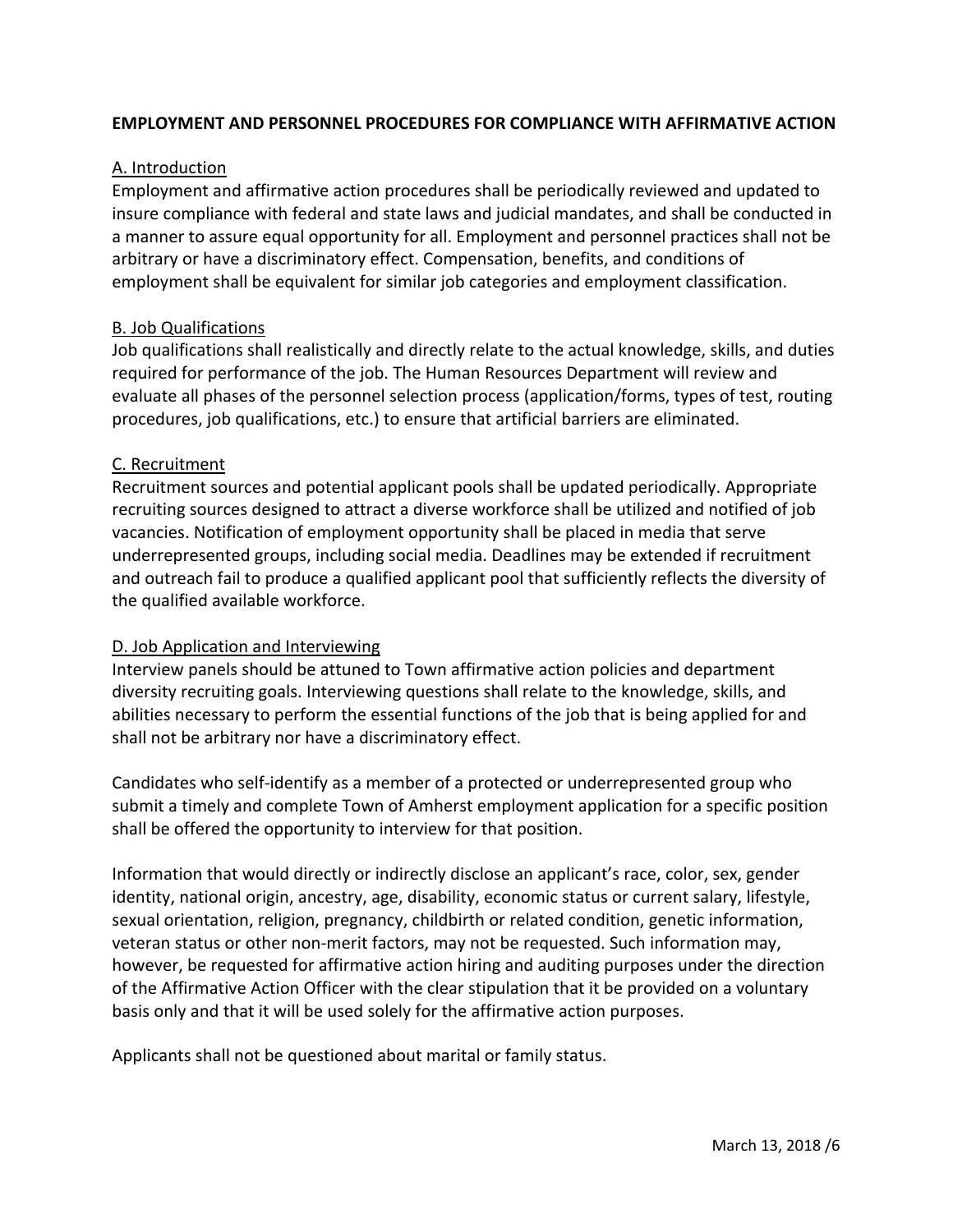# E. Testing

Standardized tests shall only measure the knowledge, skills, and abilities that directly relate to essential duties to be performed on the job. Standardized tests shall be reviewed and/or certified by their creator to ensure no bias is present.

## F. Selection, Hiring, Advancement, and Promotion

The applicant's ability to do the job effectively is the most important factor in any selection decision. Applicant's qualifications must be evaluated in a non‐biased manner. The Town shall make good faith efforts to employ a staff that in total reflects the makeup and diversity of the greater Amherst community.

Each department head shall have direct responsibility for effective affirmative action in the department. Department heads are responsible for making recommendations on whom to appoint or promote and may be asked to justify any reasons for failure to contribute to the attainment of town‐wide objectives.

All employees will be afforded equal opportunity to seek advancement as provided in the Personnel Procedures Manual and this document. No applicant will be rejected because of a foreign accent or a lack of fluency of English, unless either condition will unquestionably impair the individuals' job performance. Performance appraisals shall be objective and directly measure only the employee's job performance.

#### H. Disciplinary Action

Disciplinary actions shall be given uniformly, as warranted, and without regard to any non‐merit factors. Grievance procedures shall be followed for any disciplinary actions or dismissals in which it is believed that discriminatory practices were a factor.

## I. Training

Training programs shall be extended/offered to all employees. Training for supervisory staff shall provide the provisions, objectives, and legal basis of the Town's Affirmative Action program.

## J. Auditing, Monitoring, Program Evaluation

Employment procedures and personnel practices shall be periodically monitored to insure equal opportunity and equal treatment for all employees; including but not limited to job applications, to insure compliance with the provisions of the Affirmative Action Plan.

The Affirmative Action Plan shall be evaluated periodically for achievement of stated goals and recommendations for corrective action when necessary.